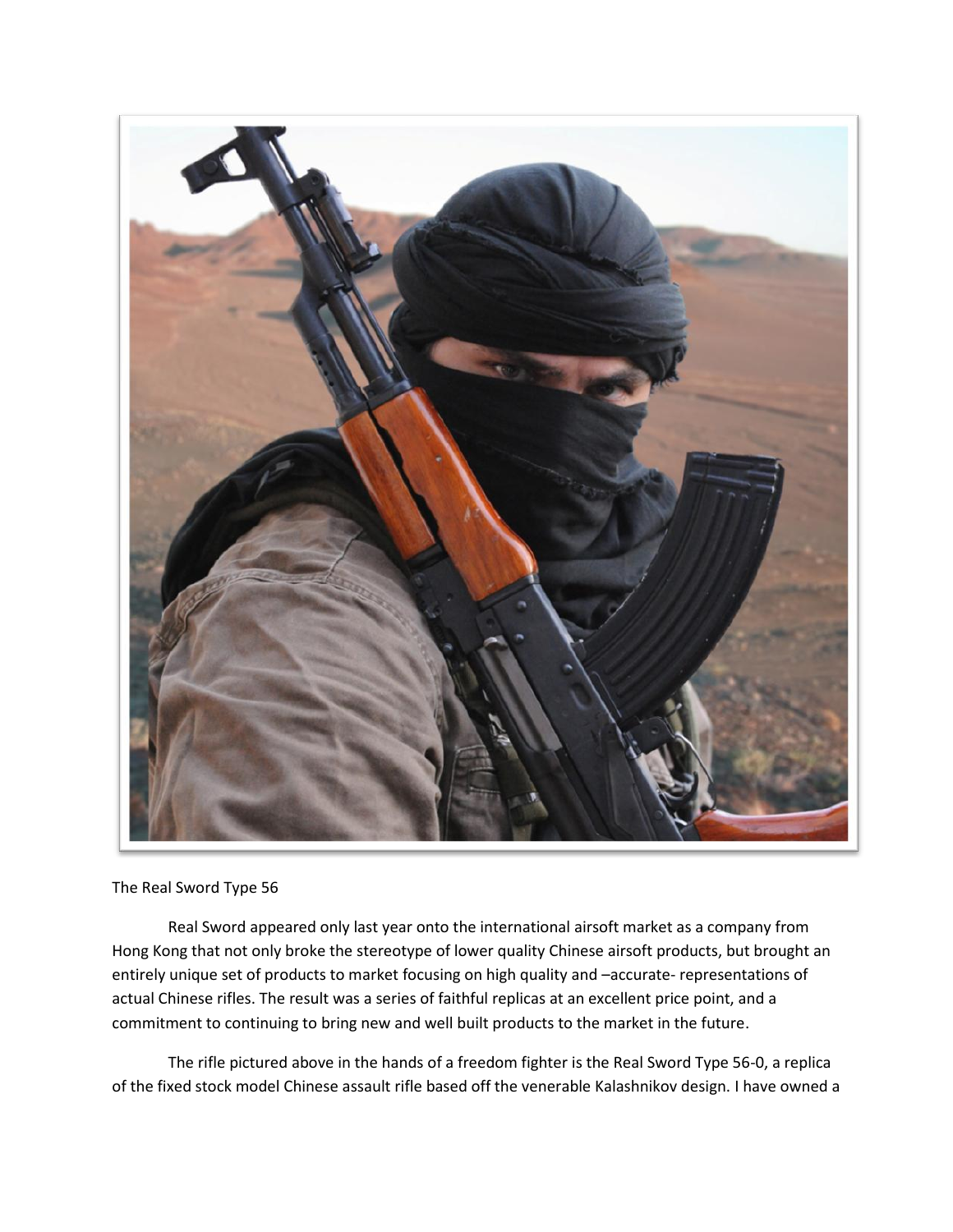number of AK-variants in the past and directly compared the Real Sword offering to Tokyo Marui, VFC, and Inokatsu offerings which all cost more to build (with the exception of a stock plastic TM) and offer less in terms of realism and durability than the Real Sword .

The Real Sword comes packed in its box securely with a solid steel midcap magazine (150 Rounds), full instruction manual in English, full color poster featuring disassembly instructions, oil bottle, cleaning and loading rods, a tool kit in its own small container that fits in the stock, the rubberized bayonet, a pack of several screw-in nozzles including threaded ends for attaching silencers and muzzle brakes, and a special wrench for removing and returning the rear sight. Everything, from the accessories to the replica itself is good quality and the disassembly instructions help walk the owner through the process of taking the rifle down to parts, a process that most directly resembles the disassembly of an actual Kalashnikov rifle. Until you get inside to remove the gearbox there are no grub screws and tiny hex keys to get to and lose like on other company's offerings. Everything is pinned solidly and fitted together well.

The attention to detail in its manufacture only leads to a player wanting to treat this fine replica just like an AK and I can say with confidence that you can. During my test skirmishes the rifle has been tossed, dropped, used as a brace, and scraped against the ground and dirt. It takes its bruises well and every little ding and scratch simply adds to the character of the wood. The blued steel finish of the metal parts does not scratch easily and have really not shown much wear after rough play. After years of skirmishing and seeing airsoft weapons basically snap in half like toys, among other things, when treated roughly by the adults that play with them, having a gun that is built like a tank can be refreshing!

Perhaps the most incredible thing to note is the accuracy of dimensions. While most Airsoft Kalashnikov replicas are built with a slightly long receiver (off by about half a centimeter) to accommodate a Marui style gearbox, Real sword actually shortened the length of their gearbox without reducing performance in order to make their receiver to the correct dimensions. The stock is also built to the correct size and heft with the same plywood based material you would find on a real steel AK. This extra degree of authenticity not only gives the Type 56 the correct feel and balance when being shouldered, but allows for the easy attachment of aftermarket and custom parts.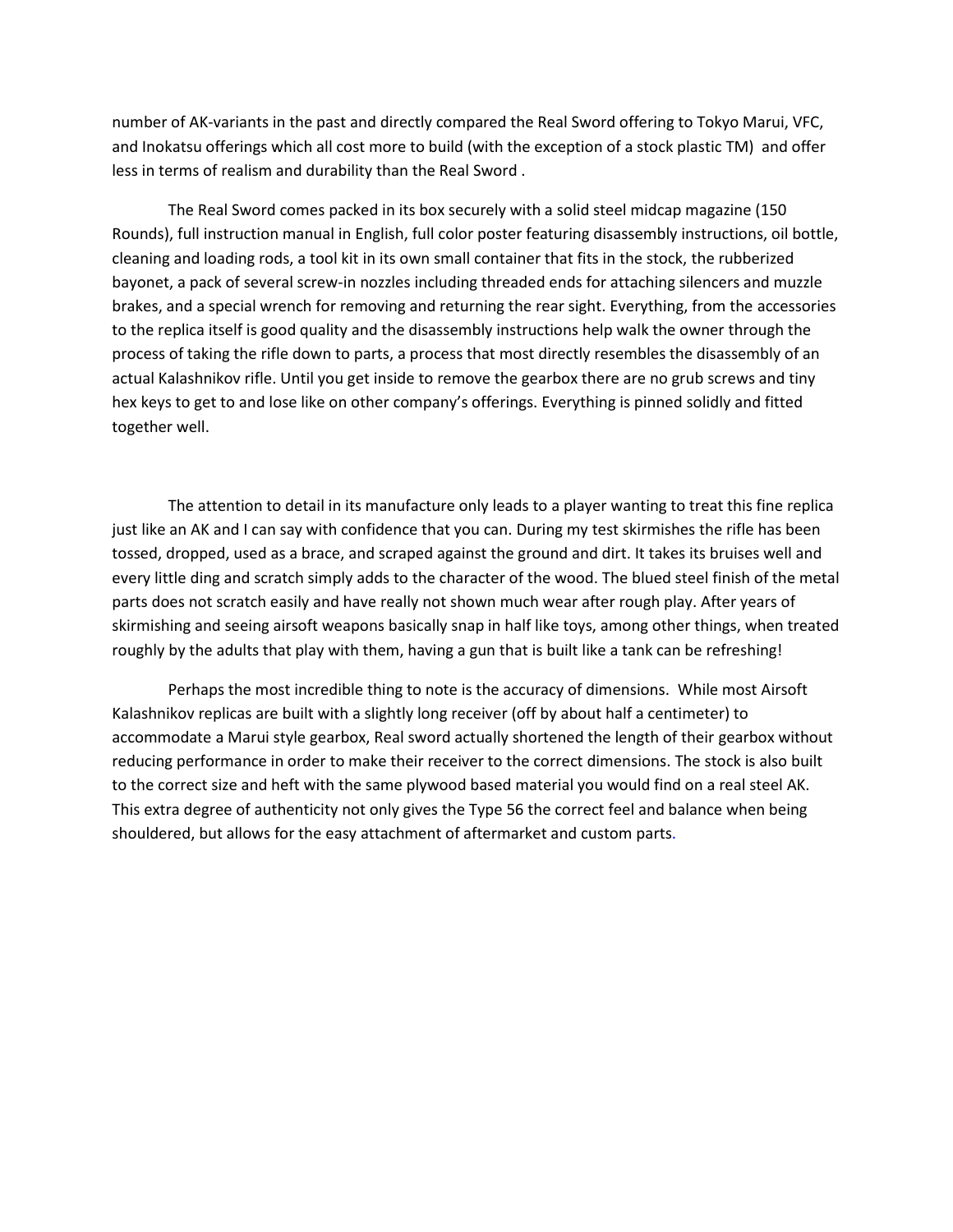

My type 56 pictured here has been outfitted with a top cover from a real steel AKM, and a metal heat shield for the front which gives it a unique and aggressive appearance. Both parts, purchased from gun parts supply stores, were fitted without any modifications and dropped in solidly。

The spike bayonet is a nice cosmetic feature and lends the Type 56 part of its unique appearance. It is only a soft plastic so it can be deployed at a game without fear of grave injury, but unfortunately this makes the bayonet susceptible to being easily bent and gouged. Real Sword sells an aluminum replica bayonet for serious collectors though they do not recommend it is deployed during a skirmish game! Even folded, the plastic bayonet looks good and provides an intimidating bit of beef to the front of the rifle, and it can be deployed simply by unlocking it and giving the weapon a quick flip, snapping the solid metal lug into place.

The selector lever moves solidly into place and stays put with a click. The bolt slides back to reveal the hop up adjustment lever, only coming back about three-quarters of the way similar to the way a TM AK bolt works. Under the top cover is a space for a stick battery that runs all the way through the front grip, allowing for long 12v stick batteries to be used. The replica is also wired to the back and includes an electrical cap that plugs into the mini-connector there to prevent a short. To install a mini or LiPo battery in the stock simply remove the cap and put it onto the connector under the top cover and you are in business. With 2200 Mah stock batteries cheap and available I always used a long 8.4v of that size and never had a problem with the battery dying during a game day. Performance is on par with a stock TM and chronoed consistently with .20 Excel BB's around 282 FPS with about a two point